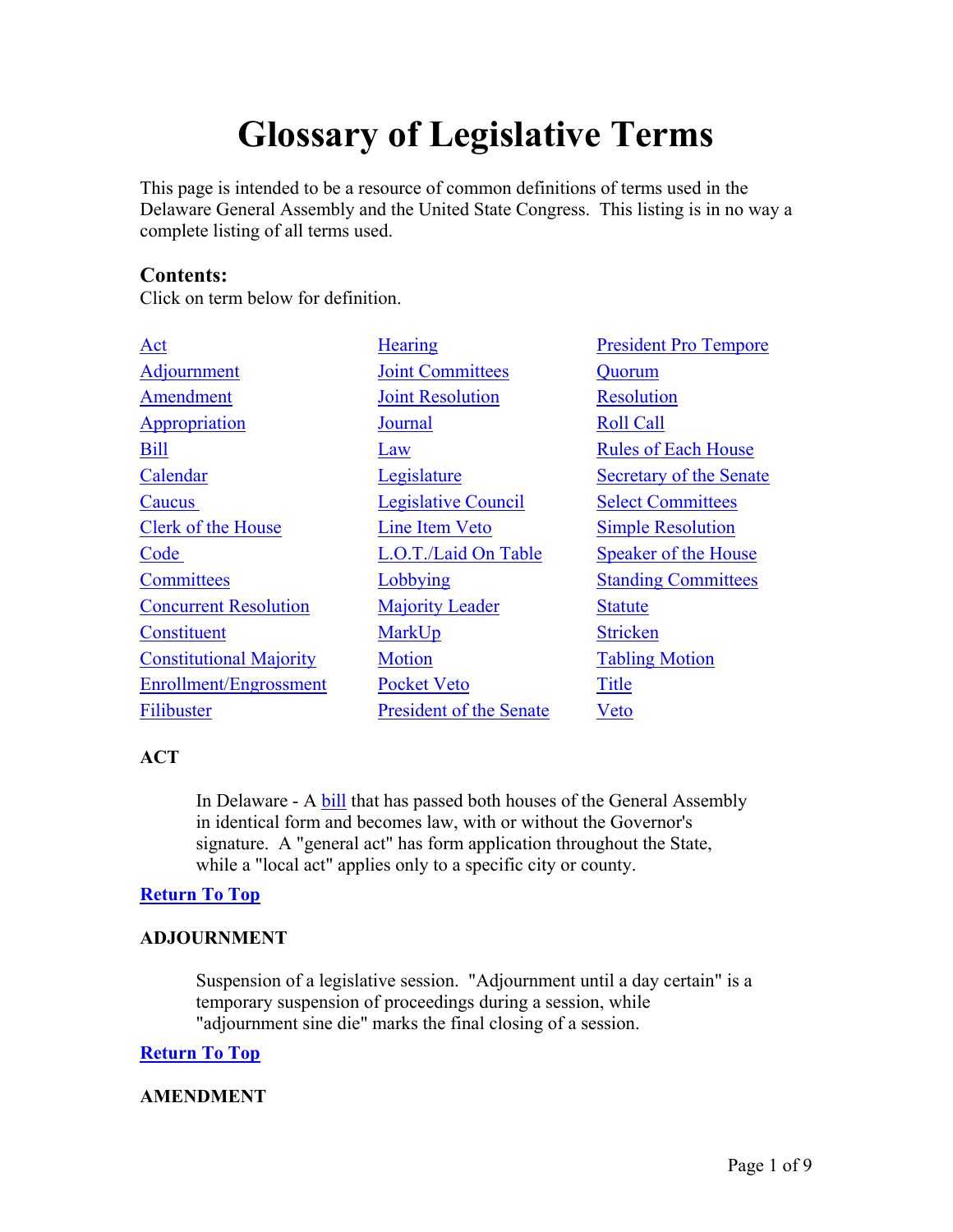A proposal by a Member (in committee or floor session of the respective Chamber) to alter the language or provision of a bill or act. It is voted on in the same manner as a bill.

## **Return To Top**

## **APPROPRIATION**

A budget act that authorizes the spending of public money for specific purposes.

## **Return To Top**

#### **BILL**

A proposed law. Bills usually propose changes or additions to the existing statutory law, but can also create new law.

In Delaware, a Senate Bill begins with "SB" and a House Bill begins with "HB", which is followed by the numerical number that is assigned.

In the US Congress, a Senate Bill begins with "S" and a House Bill begins with "HR", which is followed by the numerical number that is assigned.

## **Return To Top**

# **CALENDAR**

A daily listing of the **Bills** and **Resolutions** which have been reported from Committee and are ready for final reading, debate, and voting by the full membership of a house.

#### **Return To Top**

# **CAUCUS**

A group of legislators who associate together on the basis of membership in a political party or common interests, and meet to discuss policy and strategy and coordinate their legislative efforts.

#### **Return To Top**

#### **CLERK OF THE HOUSE**

In Delaware - Is the chief administrative officer of the House of Representatives. Though not a Representative, the Clerk is a full-time staff official whose duties include: Receiving and printing all bills introduced in the House, recording all votes taken on the floor, and certifying the daily record of legislative action on bills and resolutions.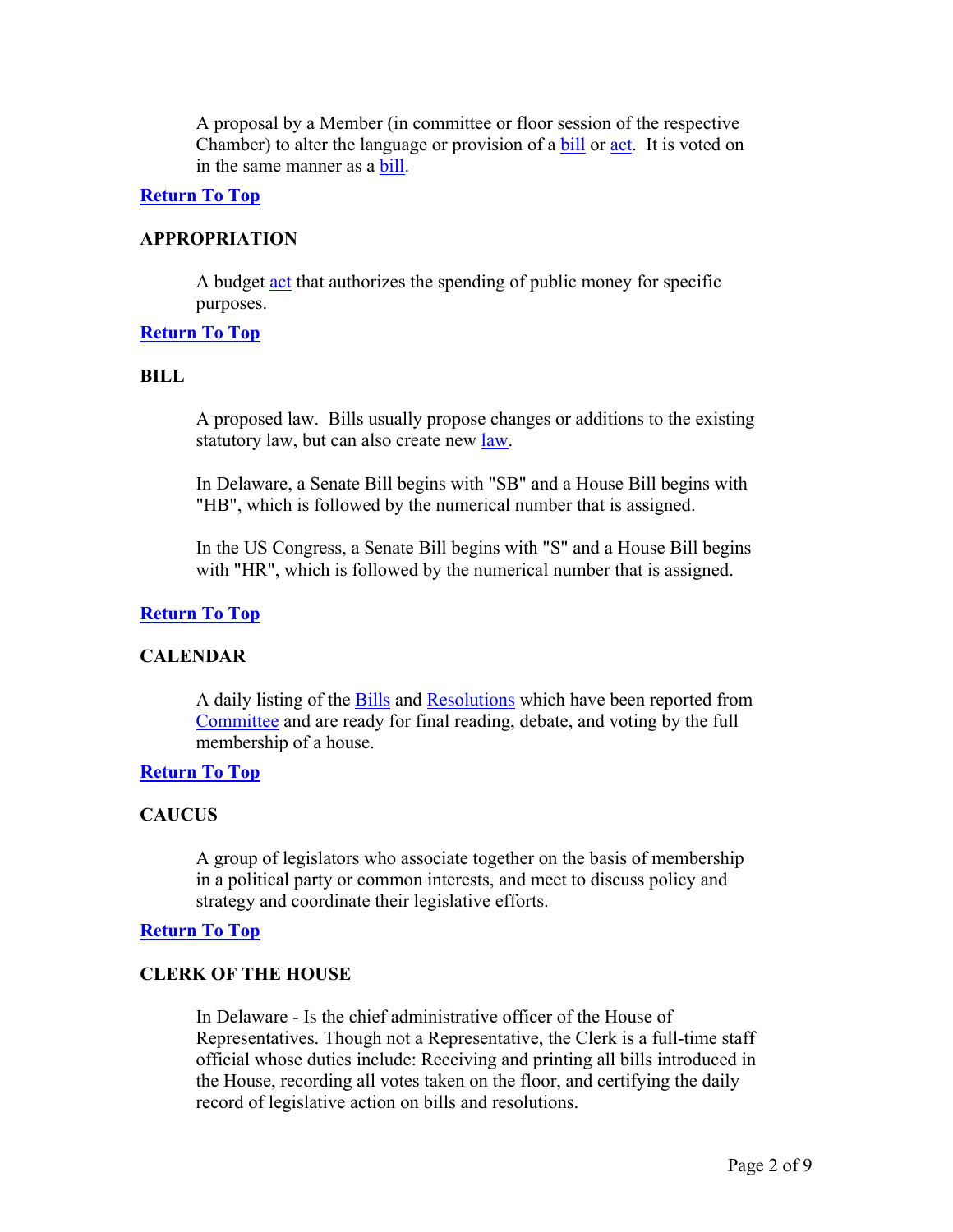In the US House of Representatives - The Clerk is the chief legislative official in the House of Representatives who serves a year term. The Clerk organizes the House at the beginning of each new Congress, oversees the operation of the House Floor, and maintains its official records, including roll call votes.

# **Return To Top**

# **CODE**

A collection of a government's statutes and their revisions. A state's code is usually found in a series of volumes according to subject matter and is usually by title, chapter, and section.

# **Return To Top**

# **COMMITTEE**

Committees of Delaware General Assembly Legislators include:

(a) A "**Standing Committee**" studies proposed legislation in some general field of legislative activity (e.g., Agriculture, Education and Health) and recommends to the full membership whether that legislation should be supported or not supported. Also see US Congress Statnding Committees (below).

(b) An "**Interim Committee**" is appointed to meet between legislative sessions to study a particular problem and report back to the full membership.

(c) A "**Committee of the Whole**" is the designation for either the Senate or the House of Representatives when the entire membership meets as a committee to study matters under that chamber's rules relaxed to permit more informal discussion. Also see US House of Representatives Committee of the Whole (below).

Committees of US Congress Representative and Senators include: **Standing Committees** - Congressional standing committees are permanent panels comprised of Members of a Chamber. Each panel has jurisdiction over measures and laws in certain areas of public policy, such as health, education, energy, the environment, foreign affairs, and agriculture. Committees meet with witnesses and experts who help Members gain expertise about a wide range of topics. In their committee meetings and hearings, Members are informed about issues relevant to the proposed law. Guided by a Chairperson, committee members ask questions about the testimony of witnesses, exhibits, photographs, demonstrations, and other materials presented in hearings. Committees may write a first draft of a bill and then rewrite the bill several times or revise the bill in a markup session before voting on it. As a bill proceeds through Congress, it may pass from one committee to another or go directly to the House Floor.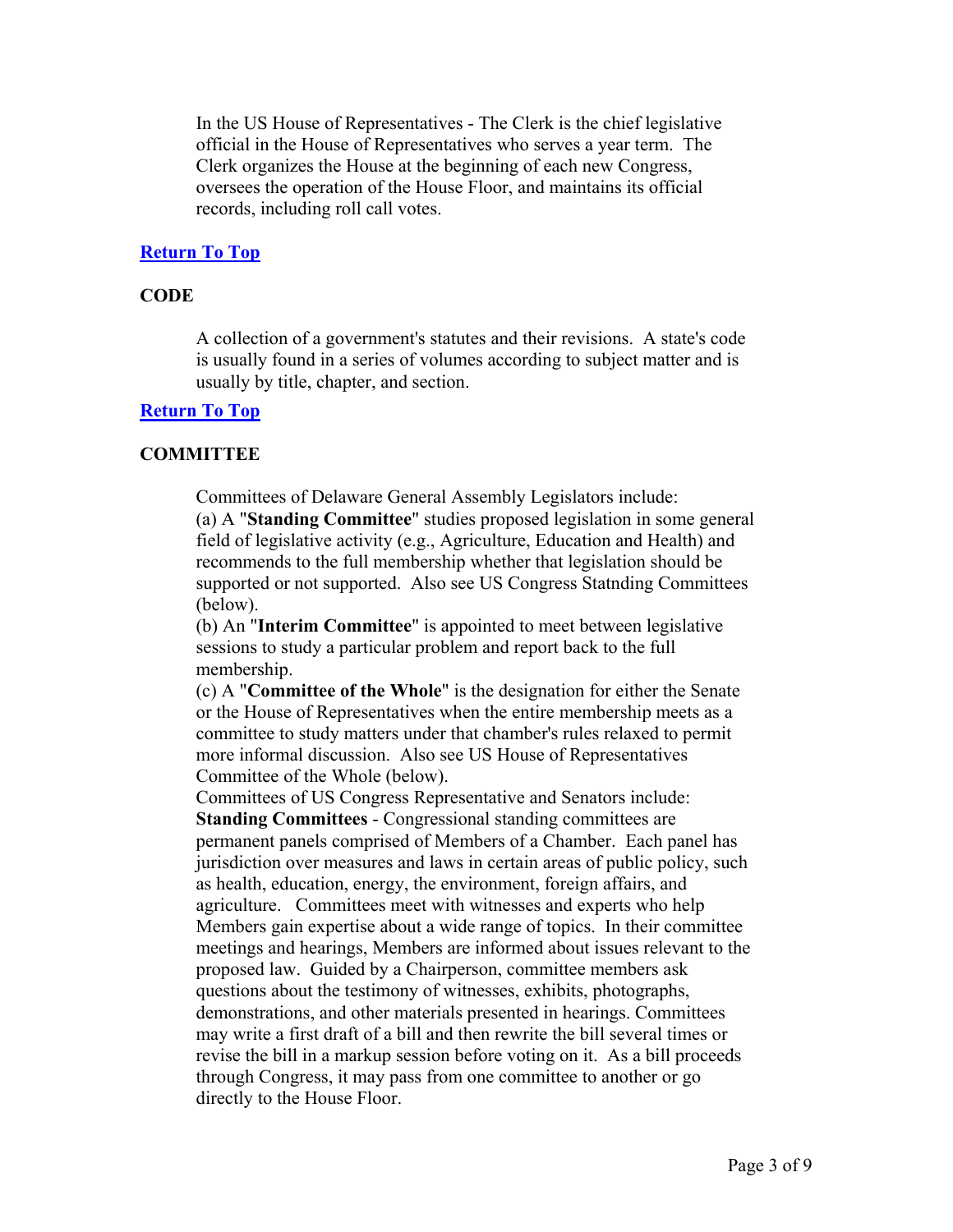**Select Committees** - Select committees are usually established by the House or the Senate for limited periods and limited purposes. After completing its assigned task, for example, investigating a Government activity and writing a report, the select committee dissolves. In most cases, select committees do not report bills to be sent to the full House or Senate.

**Joint Committees** - Joint committees are those whose Members are chosen from both the House and Senate. In general, joint committees do not have the authority to consider or report legislation to the House or the Senate. The joint committees are the Joint Economic Committee, the Joint Committee on the Library, the Joint Committee on Printing, and the Joint Committee on Taxation.

# **US House of Representatives Committee of the Whole** - The Committee of the Whole refers to the way most bills are debated in the House of Representatives (House). The Committee of the Whole, technically a committee on which all Representatives serve, was created to expedite consideration of legislation on the Floor. The Speaker of the House can declare the House resolved into the Committee of the Whole on authority of a House resolution. Such a resolution, reported by the Rules Committee, sets the guidelines or "Rule" for considering a bill. Consideration of a bill or resolution in the Committee of the Whole involves a period of time (usually 1 hour) for general debate on the merits of the bill or resolution. After general debate, Members may offer amendments, with each speech for or against an amendment being limited to 5 minutes. When the amending process is completed, the Committee of the Whole dissolves and rises to report its actions to the House through the Speaker. The House then votes on whether to adopt the amendments recommended by the Committee of the Whole and on the final passage of the measure, as amended. The US Senate no longer uses the Committee of the Whole.

# **Return To Top**

# **CONSTITUENT**

A citizen residing within the district of a legislator.

# **Return To Top**

# **CONSTITUTIONAL MAJORITY**

The Delaware Constitution requires a majority of the entire membership (regardless of how many are actually present) to vote for the passage of bills and resolutions that will have the effect of law. In contrast, many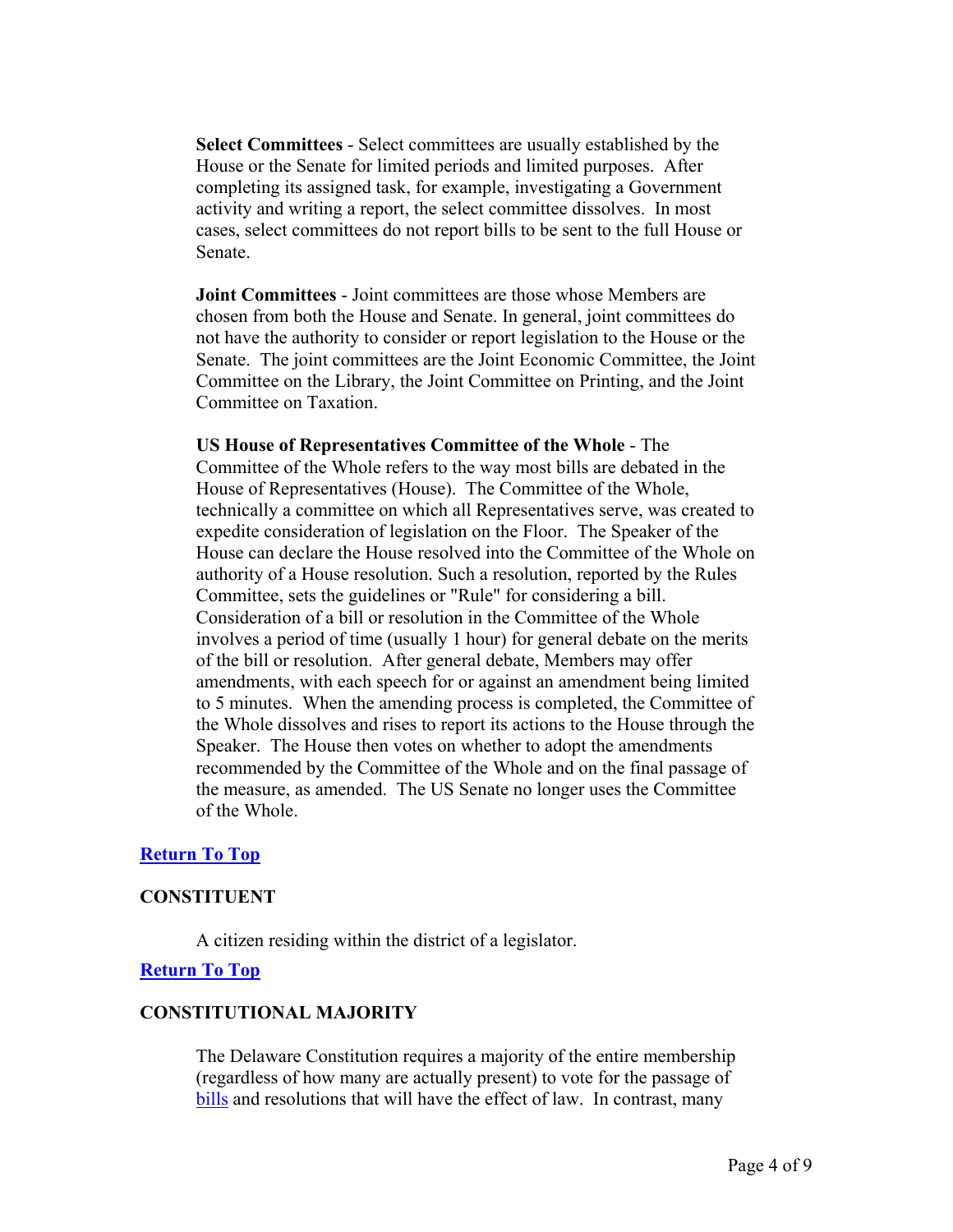motions on procedural matters require only a "simple majority", or a majority of those present and voting.

## **Return To Top**

## **ENROLLMENT/ ENGROSSMENT**

Preparation of a bill in its final and official form to show the precise language of the measure passed by both houses.

# **Return To Top**

## **FILIBUSTER**

A technique used by the US Senate to delay or prevent legislative action by speaking at great length against a pending measure.

## **Return To Top**

# **HEARING**

A meeting or session of a Committee of Congress or the Delaware General Assembly, usually open to the public, to obtain information and opinions on proposed legislation, conduct an investigation, or oversee a program.

# **Return To Top**

#### **JOURNAL**

The official record of legislative proceedings in each house.

# **Return To Top**

# **LAW**

A general term, usually used for official Acts and Statutes of the legislature.

#### **Return To Top**

# **LEGISLATIVE COUNCIL RESEARCH DIVISION**

The staff office that provides bill drafting, legal counseling, reference bill service and other legal assistance and services to members of the Delaware General Assembly and public.

# **Return To Top**

# **LEGISLATURE**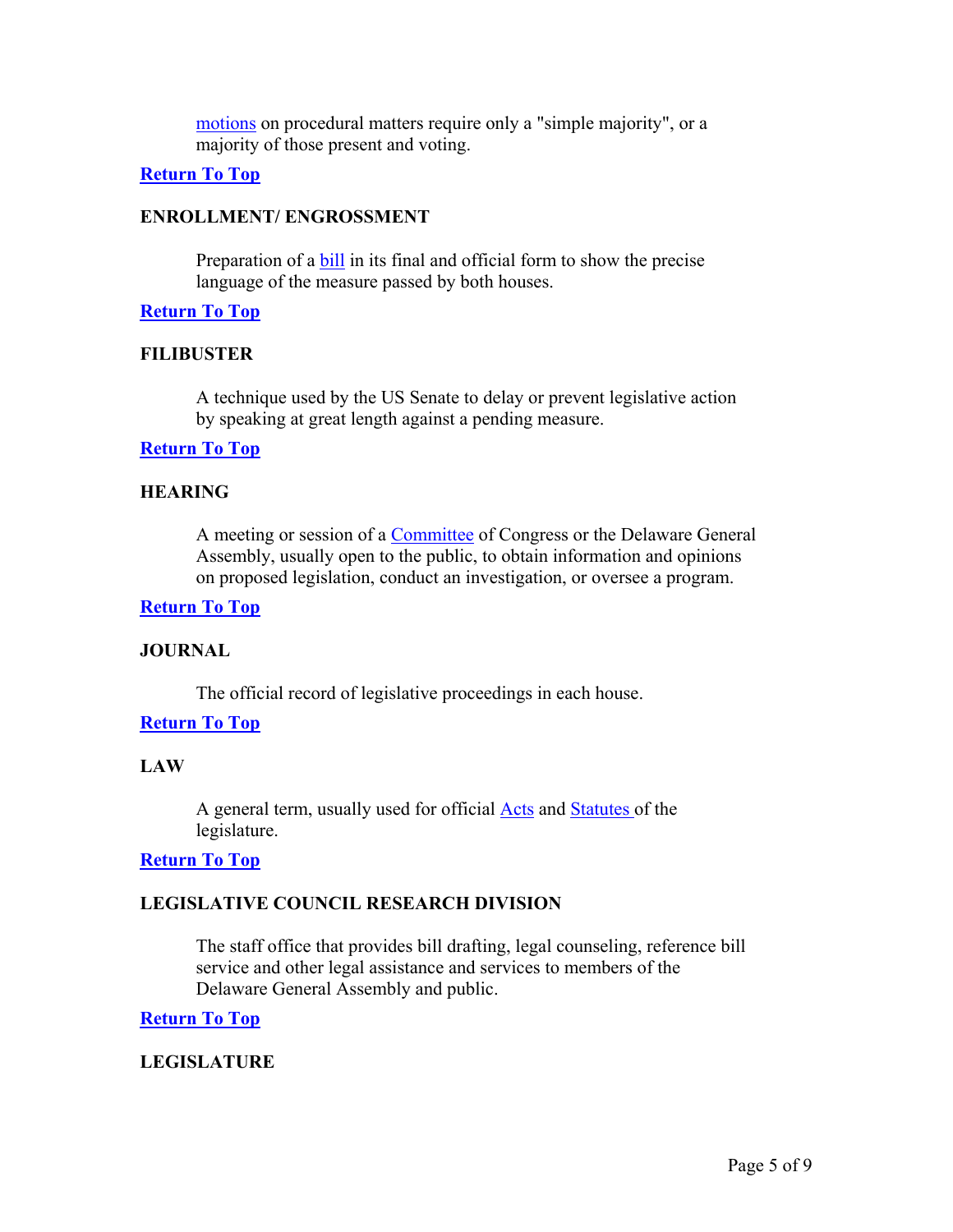The lawmaking body of government. In Delaware it is the Delaware General Assembly. In the United States of America it is the United State Congress.

## **Return To Top**

# **L.O.T./LAID ON TABLE**

L.O.T. refers to Laid on Table. Also referred to as Tabling Motion, which is a motion to stop action on a pending proposal and to lay it aside indefinitely.

In Delaware the Speaker of the House or the Senate Pro Tempore can table a bill, which stops action on the bill indefinitely. A Delaware Legislator within that house of the General Assembly, may make a motion to lift a bill from the table for consideration.

In the US Congress, when the Senate or House agrees to a tabling motion, the measure which has been tabled is effectively defeated.

# **Return To Top**

# **LOBBYING**

Attempts by a person or group acting on behalf of others to influence legislation (Bill or Resolution).

# **Return To Top**

# **MAJORITY LEADER**

That member chosen by each house majority party caucus to manage the passage of those bills it favors.

# **Return To Top**

# **MARKUP**

A term used in the US Congress meaning to change or alter the language of a bill.

#### **Return To Top**

# **MOTION**

A formal proposal made by a legislator to take some type of procedural action, such as, adjourning or holding a roll call vote.

#### **Return To Top**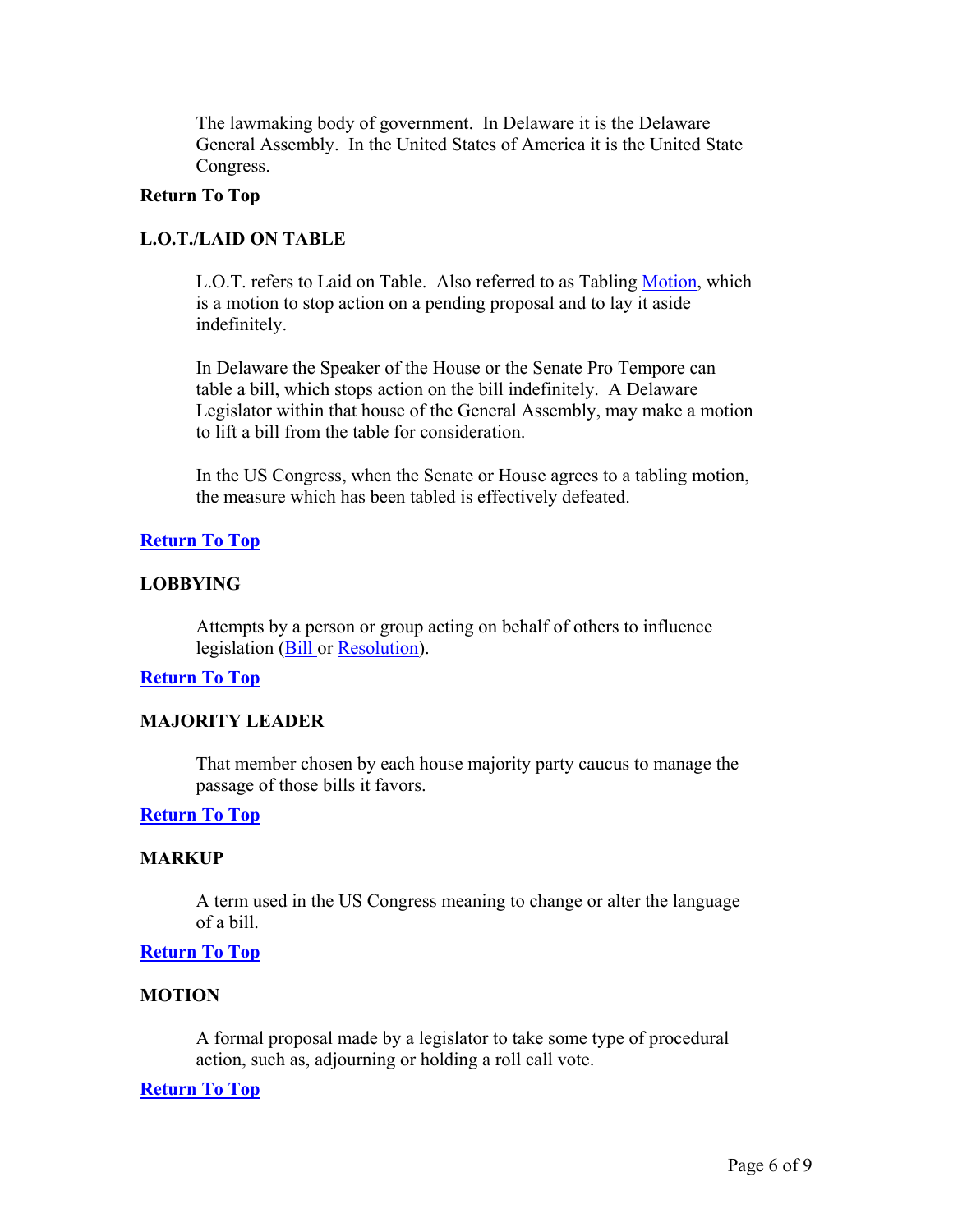## **PRESIDENT OF THE SENATE**

The title of President of the Senate refers to the presiding officer in the Senate, held by the Lieutenant Governor in Delaware, and the Vice President in the US Senate.

## **Return To Top**

# **PRESIDENT PRO TEMPORE**

The Senator elected by the other members to replace the President in case of absence, disability or resignation. The President Pro Tempore appoints all members to standing committees.

## **Return To Top**

# **QUORUM**

The minimum number of members required to be present to perform house business.

In the General Assembly, the quorum for each house is a majority of its total members.

In Congress - 218 members are needed in the House of Representatives for a Quorum; however, only 100 members are needed to conduct business under the Committee of the Whole. 51 members are needed in the Senate for a Quorum.

# Return To Top

# **RESOLUTION**

A resolution is the formal expression of the opinion, sentiment or will, of one or both Houses of the General Assembly. The US Congress also has the same type of resolutions. There are three types of resolutions: **SIMPLE RESOLUTIONS** - A simple resolution is a motion of the house, and deals with the internal affairs of that house only. The effect of its passage does not go beyond the bounds and the authority of that house.

**CONCURRENT RESOLUTIONS** - A concurrent resolution is used to accomplish the same purpose in relation to the entire legislature that a simple resolution accomplishes for either the House or Senate singly. A concurrent resolution adopted by the legislature does not become a statute, nor does it have the force and effect of law, nor can it be used for any purpose that requires the exercise of legislative power.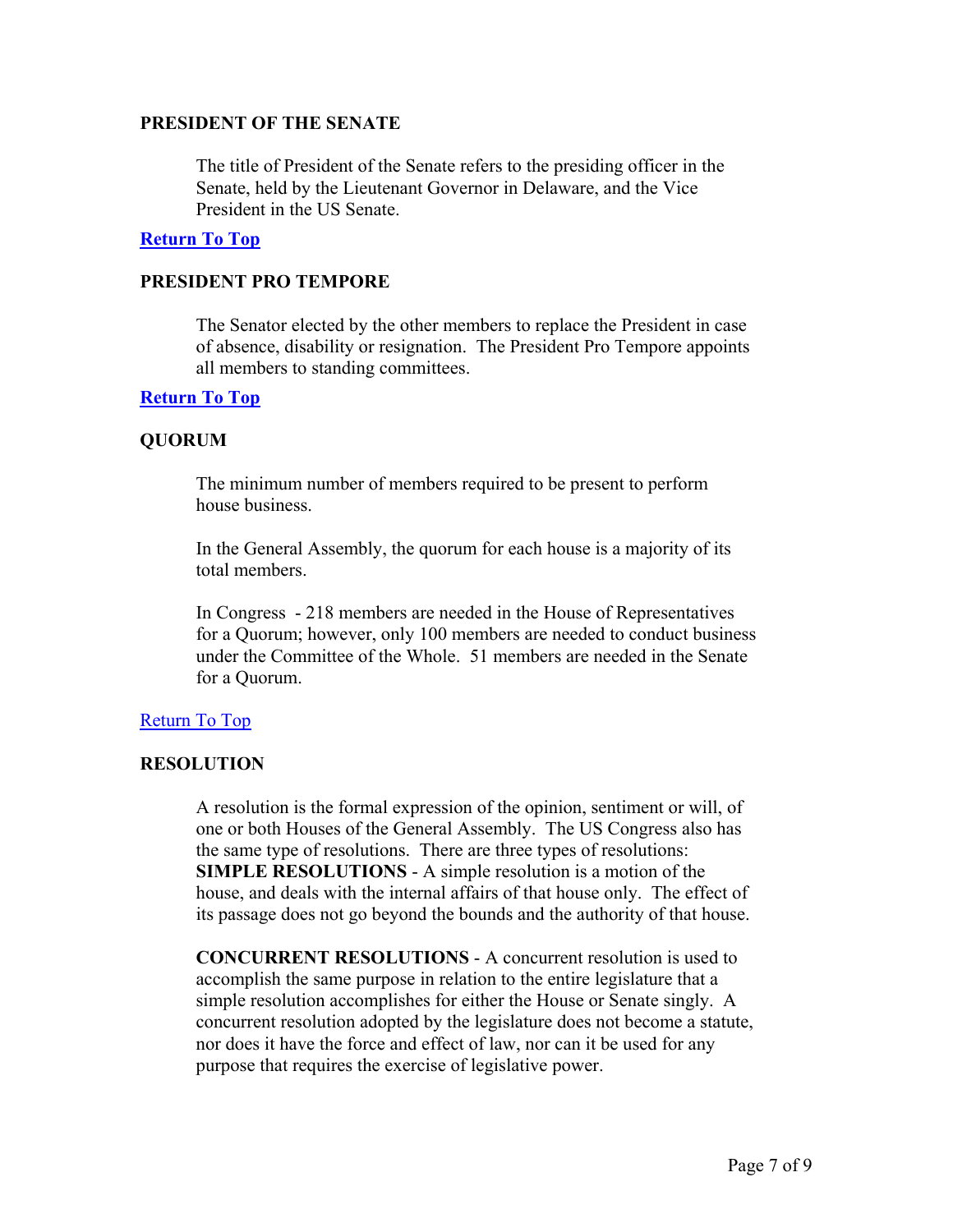**JOINT RESOLUTIONS** - A joint resolution is the most formal, and is addressed to matters that are not the internal affairs of either house individually, nor the internal affairs of the General Assembly as a whole. It is of no legal effect unless it is passed by both Houses and signed by the Governor. A joint resolution is not a law but is used to employ temporary measures and has the force of law while in effect.

# **Return To Top**

# **ROLL CALL**

A call of the roll in the House or the Senate to determine whether a quorum is present, to establish a quorum, or to vote on a question. Used in the US Congress and the Delaware General Assembly.

## **Return To Top**

## **RULES OF EACH HOUSE**

The procedural rules or guidelines adopted by each house to govern its legislative conduct and action.

#### **Return To Top**

## **SECRETARY OF THE SENATE**

In Delaware - The chief administrative officer of the Senate, equivalent to the Clerk of the House, with the same status and duties.

In the US Senate - Secretary of the Senate is the elected official of the Senate responsible for management of many legislative and administrative services. The Secretary is the disbursing officer for the Senate. The official seal of the Senate is in the custody of, and its use is prescribed by, the Secretary. In the absence of the Vice President, and pending the election of a President pro tempore, the Secretary performs the duties of the Chair.

#### **Return To Top**

## **SPEAKER OF THE HOUSE**

The presiding officer of the House, a member of that body, is elected every two years. The many powers of this office include appointment of committees, their members and assignment of bills to committee.

## **Return To Top**

# **STATUTE**